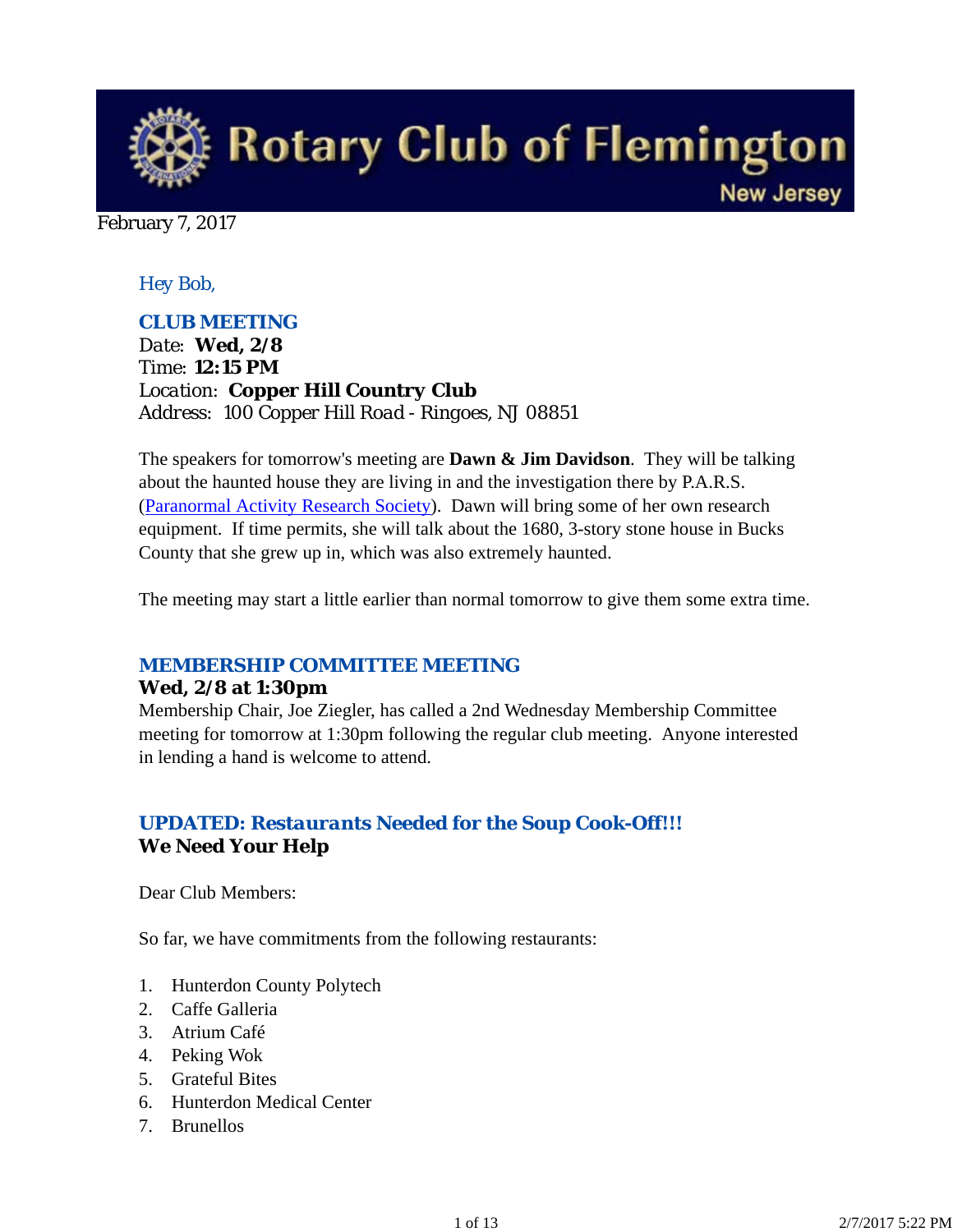- 8. Basil Bandwagon
- 9. Mt. View Chalet

Past participants who will **not** be participating include: Pattenburg House, Cook to Order, Dockside, Rosemont Café, Teaberrys, La Casa Bianca, River Blue, Riley and Jakes, Theresas Cafe.

We have No response from these previous participants: Jakes, Milford House, 55 Main, Matts Red Rooster, Copper Hill CC, Oase Grille, Ye Old Subs, and Dish Catering.

Please let me know if you have contacted restaurants who indicated that they will participate, but have not yet returned an entry form.

I feel that we need a minimum of 15 restaurants to hold the event. If we do not have that many within the next several days, we may need to consider cancelling the event altogether.

Please do you best to canvas restaurants.

Thanks, Mick Schaible Eml: mickschaible@yahoo.com

P.S. **Click Here** to view the club website, which has PDF copies of the "**Restaurant Registration Form**" and "**Press Release**" included. Below is an article about the event that you could copy & paste into an email to someone.



## *10th Annual HUNTERDON COUNTY ROTARY SOUP COOK-OFF* **Monday, February 27, 2017 5:00 to 7:00pm** H.C.R.H.S. Commons 29 Junction Road - Flemington, NJ

Hundreds of soup lovers countywide will attend the event at Hunterdon Regional High School Commons on Monday, February 27, 2017.

An **admission fee and a food donation to the Food Pantry** entitles you to enjoy sample-size cups of any and all entered soups, plus the opportunity to vote for your favorite. At the end of the evening, two trophies will be awarded, one for PEOPLE'S CHOICE and one for JUDGE'S CHOICE and each champion will have the honor of displaying the coveted SOUPER BOWL TROPHIES in their restaurant for the year. An additional award will be presented for the BEST VISUAL PRESENTATION so be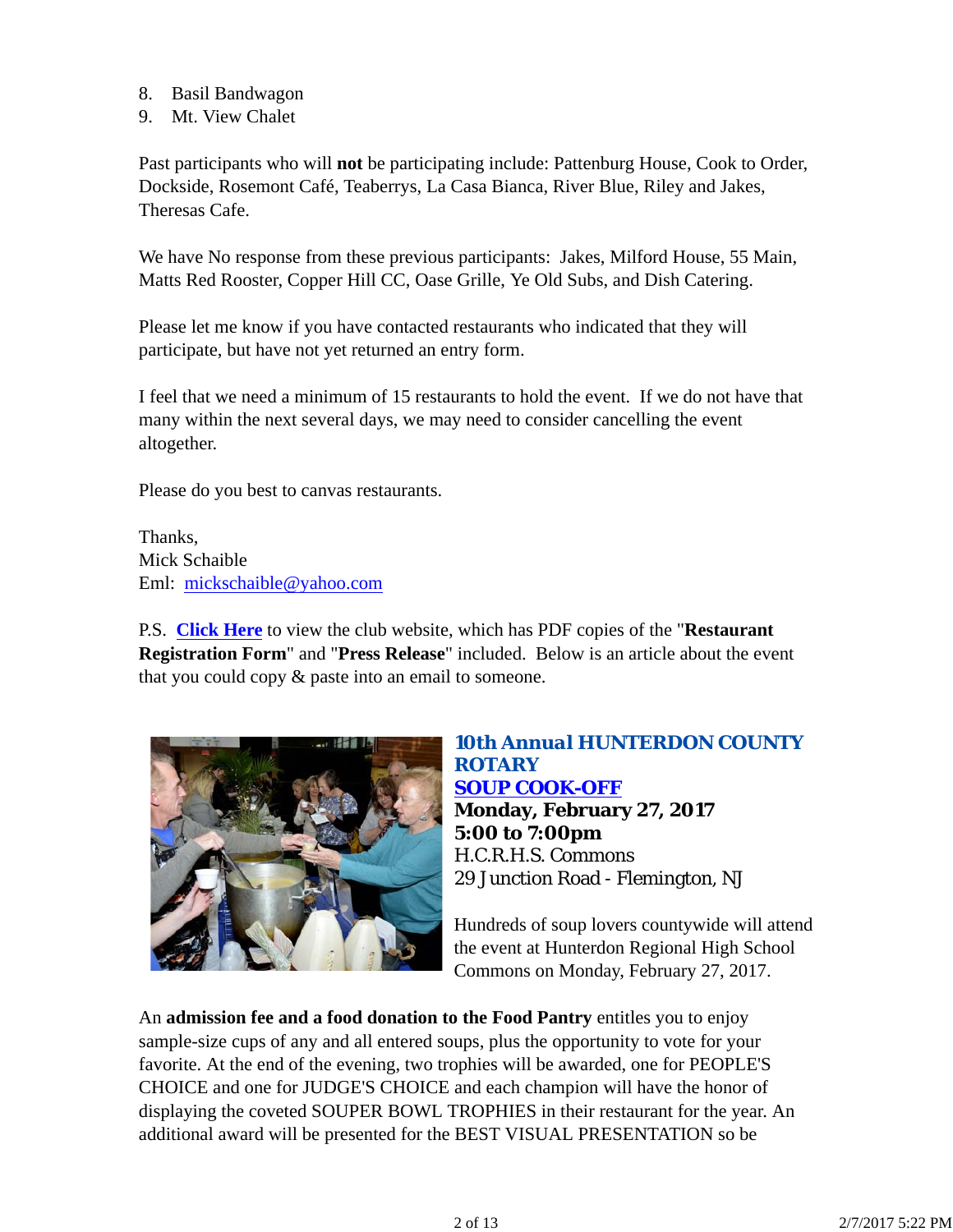creative in your table presentation. **Click Here** to visit the website for more information.

### **Admission Cost**:

- *Ages 9 & Up*: **\$15 per person** + a **can of food** to donate to the local food pantries.
- *Ages 5 to 8*: **\$5 per person** + a **can of food**.
- *Ages 4 & Younger*: **Free**.

**CLICK HERE** to download a copy of the **Restaurant Registration Form**.

### **RESTAURANT ENTRY DEADLINE IS Early February 2017**

A limit of 20 participating restaurants will be accepted on a first-come, first-served basis. One soup entry per restaurant.

### **YOUR PARTICIPATION HELPS FIGHT HUNGER IN HUNTERDON!!!**

All net event proceeds will be donated to the Food Pantries of Hunterdon County. The following are the Food Banks supported:

- **Delaware Valley Interfaith Council**
- **Fisherman's Mark**
- **Flemington Area Food Pantry**
- **North Hunterdon Food Pantry**
- **Open Cupboard Food Pantry**
- **Starfish Food Pantry**

### **Joint Effort by the Hunterdon County Rotary Clubs**

This event is organized and run as a joint effort by the Rotary Clubs of Flemington, Clinton Sunrise, North Hunterdon, Lambertville-New Hope, Whitehouse and the Hunterdon Horizon eClub. We are service clubs dedicated to helping people in our community and throughout the world. The event is held at the end of February in recognition of Rotary International's Anniversary, which had it's very first meeting on February 23, 1905 in Room 711 of the Unity Building in Chicago as convened by Rotary founder Paul P. Harris

Questions? Contact Event Chair, **Mick Schaible** with any questions or comments. He can be reached at **(609)460-4530** or by email at **Soup@FlemingtonRotaryNJ.org**.

## *Flemington Rotary Leadership Positions Sought* **From President D.J.**

President D.J. shared that the Rotary Club of Flemington is actively seeking persons interested in serving in leadership positions in the upcoming Rotary year. Please contact President D.J. for more information! **Click Here** to generate an email to D.J.

### *Music Showcase*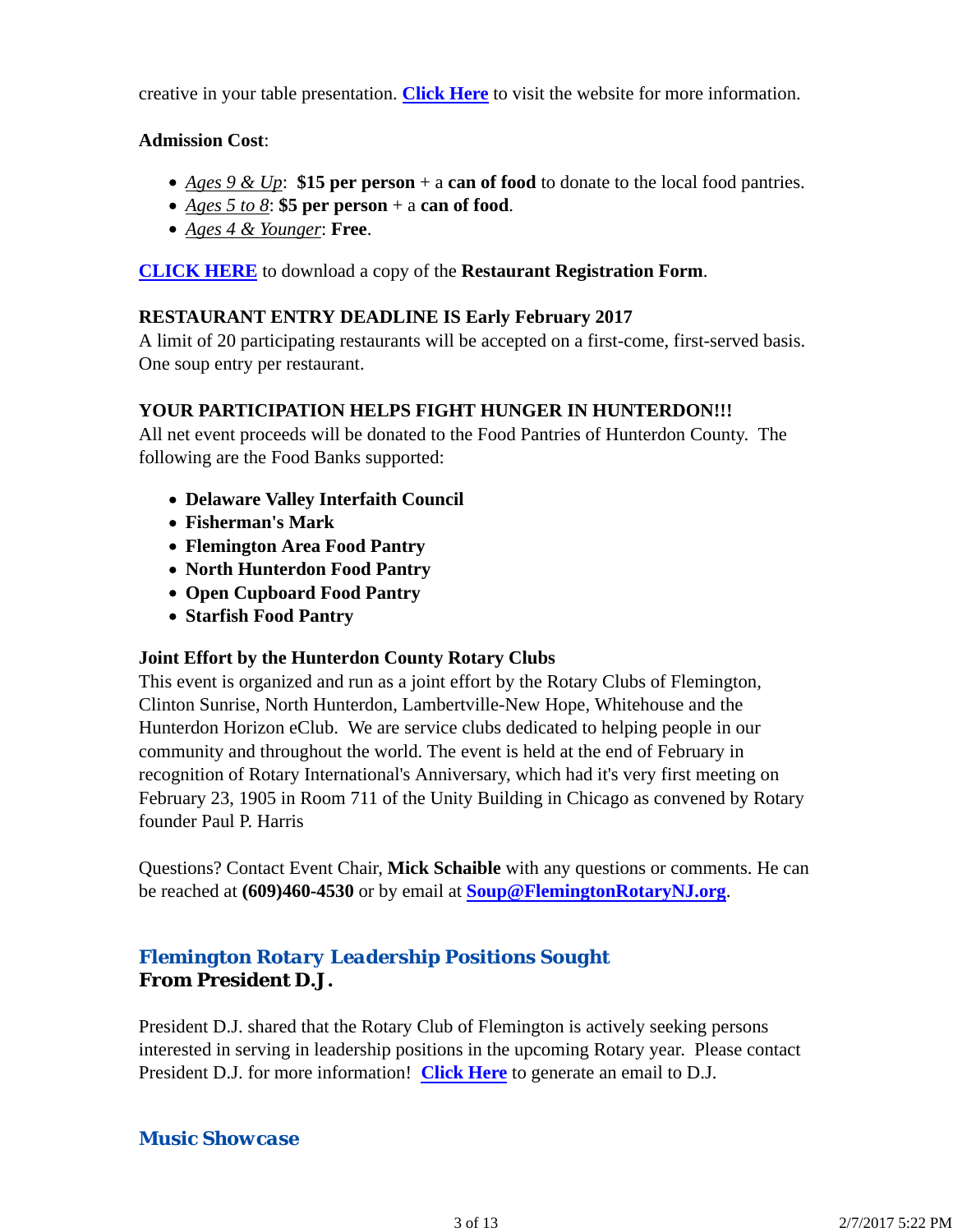## **Sunday, February 12, 2017** Flemington United Methodist Church **No Cost to attend**

Dear Rotary Club of Flemington members,

We would like to invite you to the Musical Showcase at the Flemington United Methodist Church at 2pm on Sunday, February 12, 2017. The purpose of the scholarship competition is to recognize the talented and motivated young people in Hunterdon County and to promote Flemington as a center of music and arts. Thirty-eight students will perform musical pieces on the piano, violin, guitar, cello, flute, saxophone, etc. and will be competing to win a total of \$2,700 in scholarship money.

Below is an article about the event that appeared on www.NJ.com. We hope that you can join us in supporting the young musicians in Hunterdon County.

Sincerely, Alex Jaloway -----------------------------

*38 Young Musicians to Compete for Scholarships at Flemington Showcase* By Community Bulletin on February 02, 2017 at 12:57 PM **Click Here** for full article on www.NJ.com

Flemington United Methodist Church announces the Music Showcase at 2:00 p.m. on Sunday, Feb. 12, 2017.

The Music Showcase received overwhelming response from area young musicians this year. Nine elementary musicians from third to fifth grades will complete for the top prizes of \$300, \$200, and \$100. Seventeen middle schoolers from sixth through eighth grades will compete for the top prizes of \$400, \$300, and \$200.

Twelve high schoolers from ninth through eleventh grades will compete for the top prizes of \$500, \$400, and \$300. The contestants will play varieties of instruments including piano, voice, guitar, violin, flute, viola, saxophone, clarinet, trumpet and cello.

Irene Novak, the director of the Showcase, noted that because of the volume of participants, the concert will start earlier than the original plan of 3:00 p.m. and there will be two intermissions during the concert. The church had to turn down two applications due to late registration and continue to receive inquiries about the concert.

The purpose of this concert, according to Pastor Paul Jaw, is to provide incentive and recognition to talented, motivated students who will perform their piece of music in a public formal setting; to further music education, and to develop Flemington as a center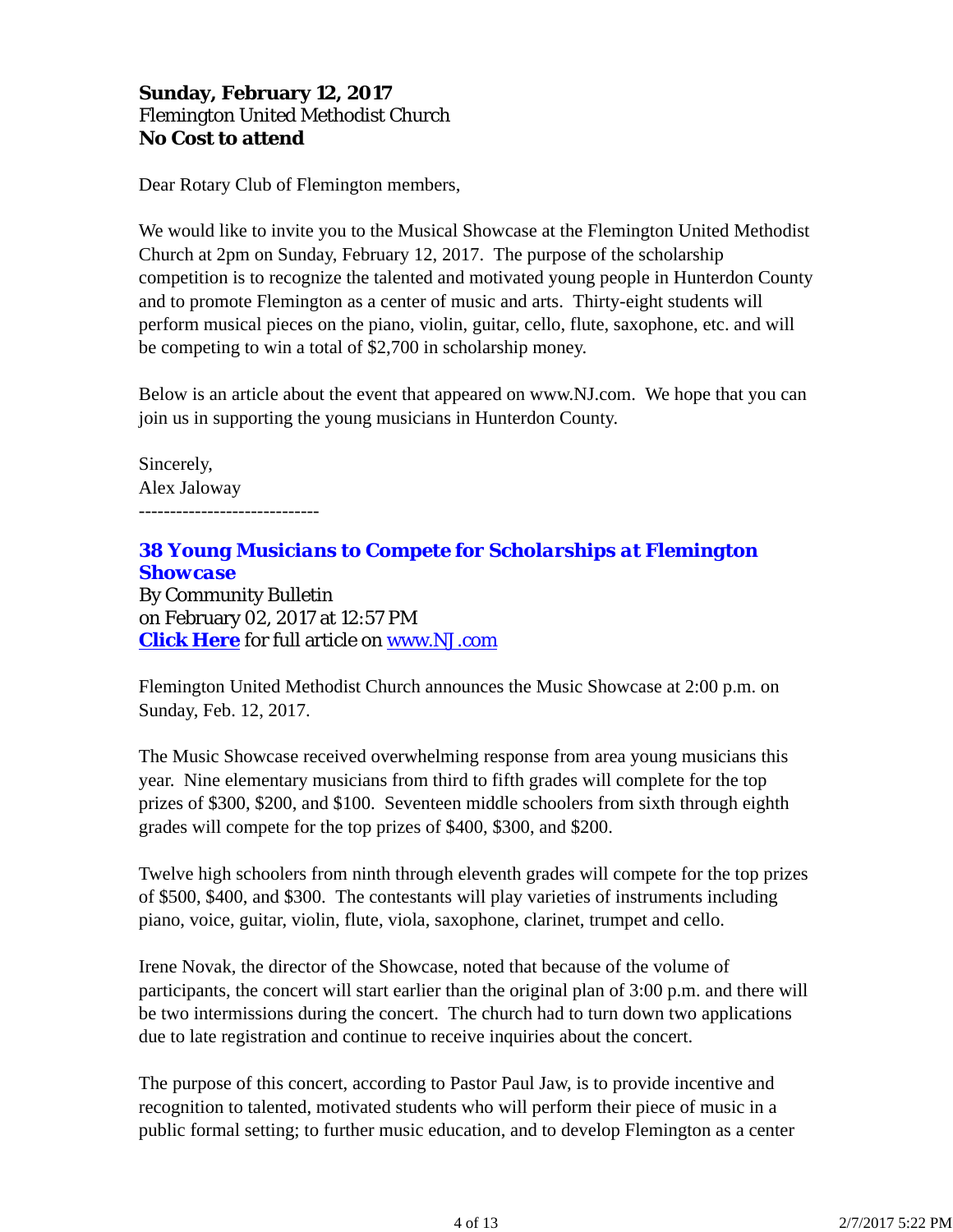of music and arts.

The Music Showcase will be held on Sunday, February 12, 2017 at 2:00 PM in the sanctuary of the Flemington United Methodist Church, 116 Main Street in Flemington, NJ. It is sponsored by the Bodine Family Trust and the contribution of the members of Flemington United Methodist Church. The concert is free to the public. Parking can be found in Lot 1 and Lot 2 of the borough. Both are near the church. Come celebrate young musicians and support the culture of music.

For more information, please contact the church at (908) 782-1070 or visit the church website at www.flemingtonumc.org or find them on the Facebook.

This item was submitted by the Rev. Paul J. Jaw.

## *Casino Night Fundraiser by the Fanwood/Scotch Plains Rotary Club* **Friday, 2/10/2017 from 7-11pm**

Dear Fellow Rotarians,

The Fanwood/Scotch Plains Rotary Club is hosting a Casino Night Fundraiser on **Friday, February 10.** We are hoping that this will become an annual event and will generate much needed funds to help support our various charitable club projects. Please join me along with my fellow club members and friends for a fun evening of dinner, gambling for prize tickets, music and cash bar. Please feel free to bring a friend or more and to forward this email to others whom you think might be interested.

The cost of admission is **\$60 per person**, which includes a buffet dinner and \$100 in casino "play money". It will be held at Immaculate Heart of Mary Church, 1571 South Martine Avenue, Scotch Plains, NJ 07076.

Doors open at 6:30 PM and gaming starts at 7PM to 11PM. If you need more information please feel free to contact me at 908-499-4782 or respond to this email.

There are two (2) ways to purchase tickets for Casino Night:

## 1. Go to **https://www.eventbrite.com/e/casino-night-fundraiser-tickets-30892354865**

Order your tickets and bring your receipt the night of the event for admission. Please note that there is a service fee of \$3.89 per ticket. For your information, this fee is for payment processing and use of the eventbrite service.

2. (OR) Tickets can be purchased through the club by cash or a check made out to FSP Rotary Club.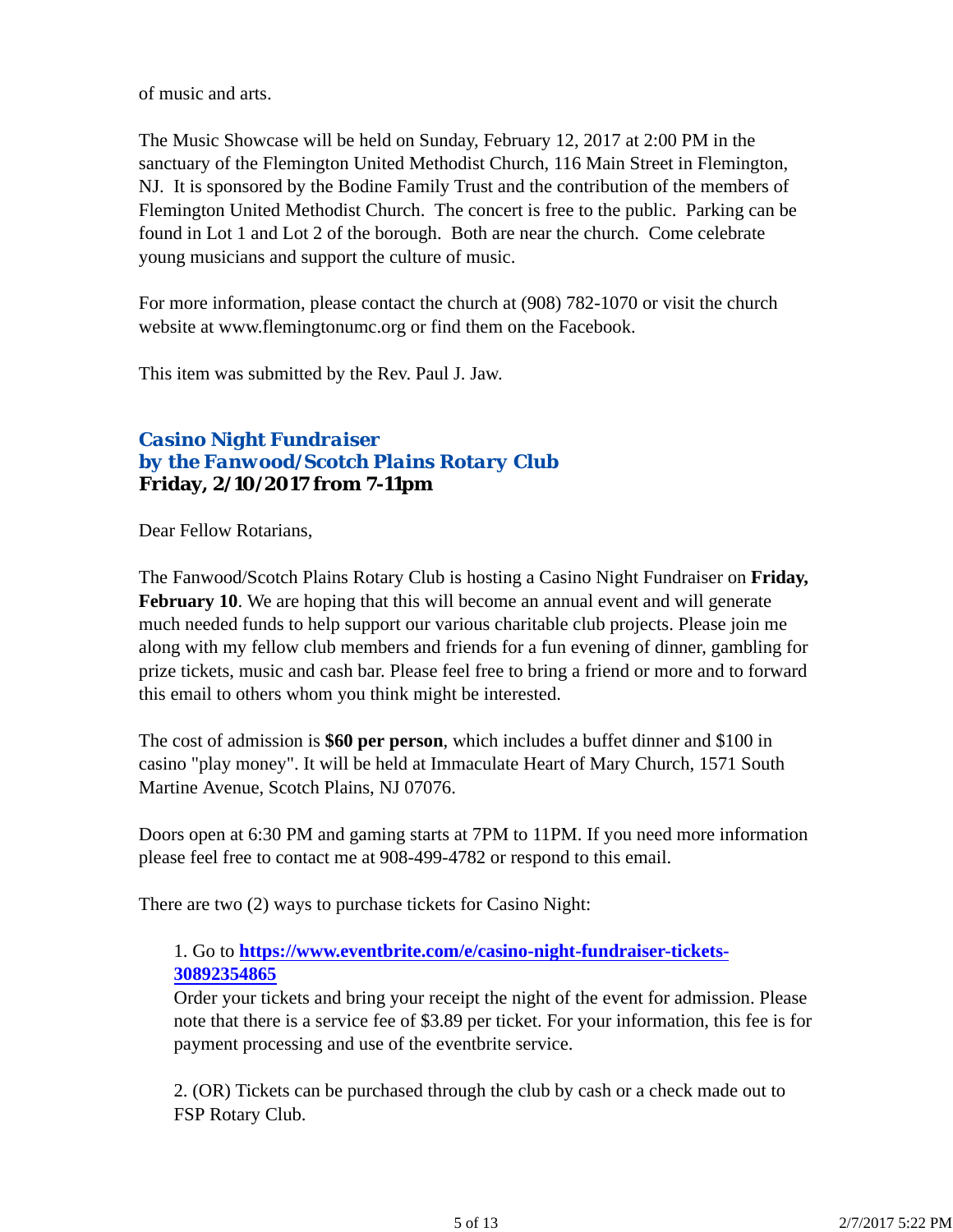If you are not able to pick up your tickets in person, please see the club member who invited you to pick up the tickets for you.

Thank you so much, Carmela Resnick, President Fanwood/Scotch Plains Rotary Club

## *The Rotary Club of New Brunswick presents RAGS TO RUNWAY - Fashion Show* **Thursday, March 2, 2017 from 6-9 PM**

Dear Fellow Rotarians,

As President of the Rotary Club of New Brunswick, I have great pleasure in advising everyone in District 7510 concerning a very exciting and new event being organized by our Club to raise funds for our Club Foundation ( to help various local projects) and for Prevent Child Abuse organization of New Jersey.

On **Thursday, March 2, 2017**, Student teams in Fashion/ Costume Design programs in High Schools and Colleges will compete in a unique fashion show. Students will create designs from materials purchased at local thrift shops. Professional designers will be the judges at this event.

The event will also have catered food by area restaurants and there will be music and other entertainment in between the fashion show segments.

The event is being held at The George Street Playhouse, 9 Livingston Avenue, New Brunswick from 6 PM to 9 PM. We are grateful to the Playhouse for making their facility available for this event free of cost.

Tickets can be purchased on line at www.georgestreetplayhouse.org for **\$60 each**.

We request you to circulate this amongst your club members. We hope you will support this event by joining us that evening - it will be a wonderful experience. You can also support the event by being one of the sponsors. The following are links to the event forms as follows:

1. **Click Here to view the Event Flyer**.

2. **Click Here to view the Event Sponsorship Opportunities**.

If you decide to join by purchasing the ticket directly , please do let me know by a short e mail so that we have an idea how many of our District Clubs will join us that evening.

Thank you and look forward to your support for raising funds for two worthy causes. If any question, pl call me at (732)469-0075 or send me an email.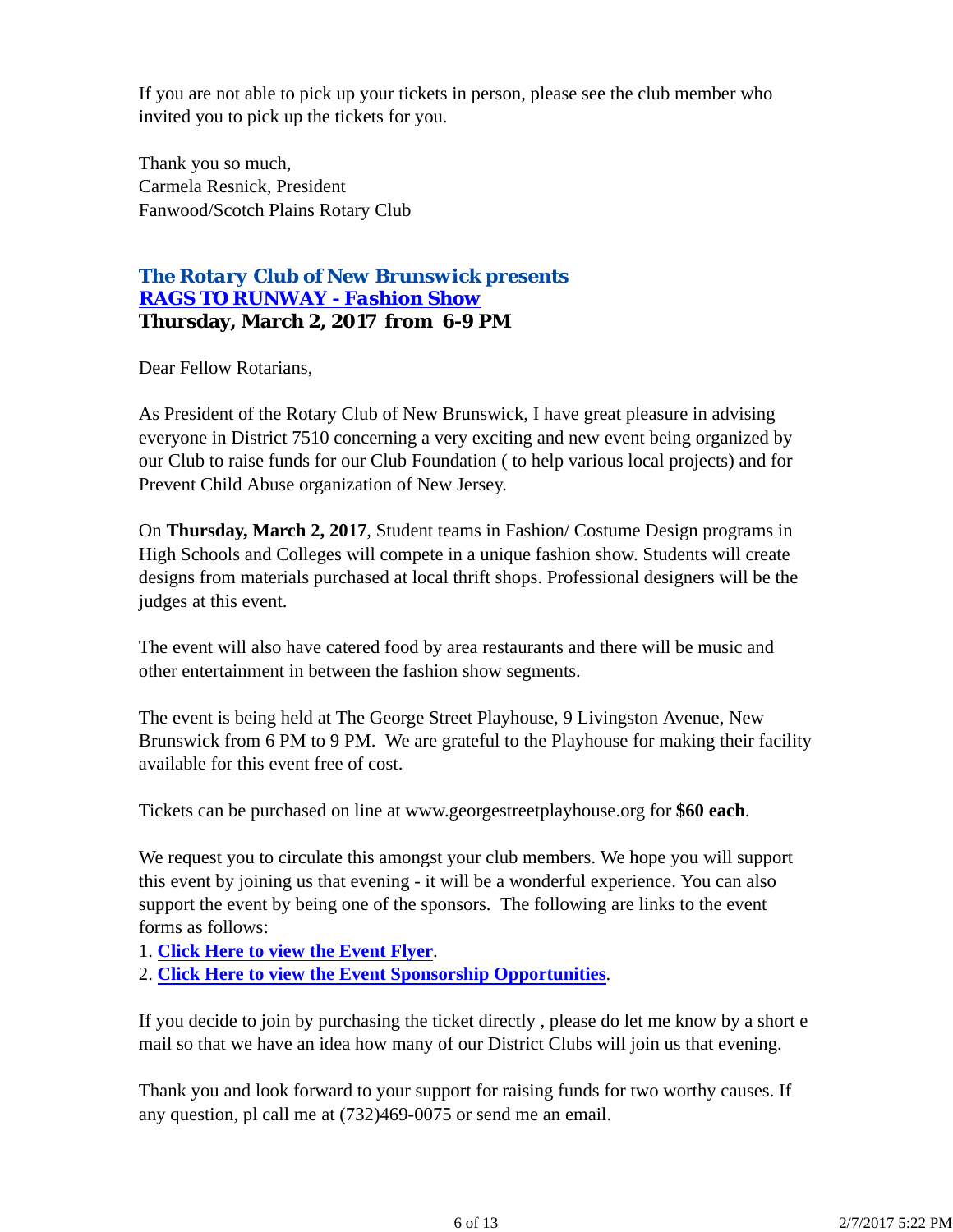Sharan Jain President, Rotary Club of New Brunswick Email: jainsh.sj@gmail.com



## *The Flemington Rotary MEMBER DIRECTORY Is Updated on the Website*

A PDF copy of the Club Directory kept on the club website, located on the password protected "**Members Only**" page. To access this, simply goto **www.FlemingtonRotaryNJ.org** and click on "Members

Only" in the upper left. The page is password protected. If you do not have the password, simply email us and request it.

If you see any updates that need to be made (a change of address, email, phone number, something is not listed correctly, etc.), please email Sandy Clark and request any changes to be made. **Click Here** to generate an email to Sandy.



## *SPEAKERS & PROGRAMS BEING SOUGHT*

Mick Schaible is looking for some ideas for upcoming meeting programs and speakers. If you have any leads, please pass them onto Mick, who will follow-up to schedule the speaker.

**Click here** to generate an email directly to Mick.



## *HUNTERDON COUNTY CHAMBER OF COMMERCE*

As you know, the Rotary Club of Flemington is a member of the H.C. Chamber of Commerce. This enables all Rotarians the ability to attend a Chamber function as a "member". If someone asks you what your business is, you would explain that you are a member representing the Rotary Club of Flemington. **Click Here** to visit the Chamber website for a listing of upcoming events.

## *ROTARY DISTRICT 7510 NEWS*

**Click Here** to read the current news from our Rotary District 7510.

## *UPCOMING DATES TO NOTE:*

Wed, 2/08: Jim & Dawn Davidson: Ghosts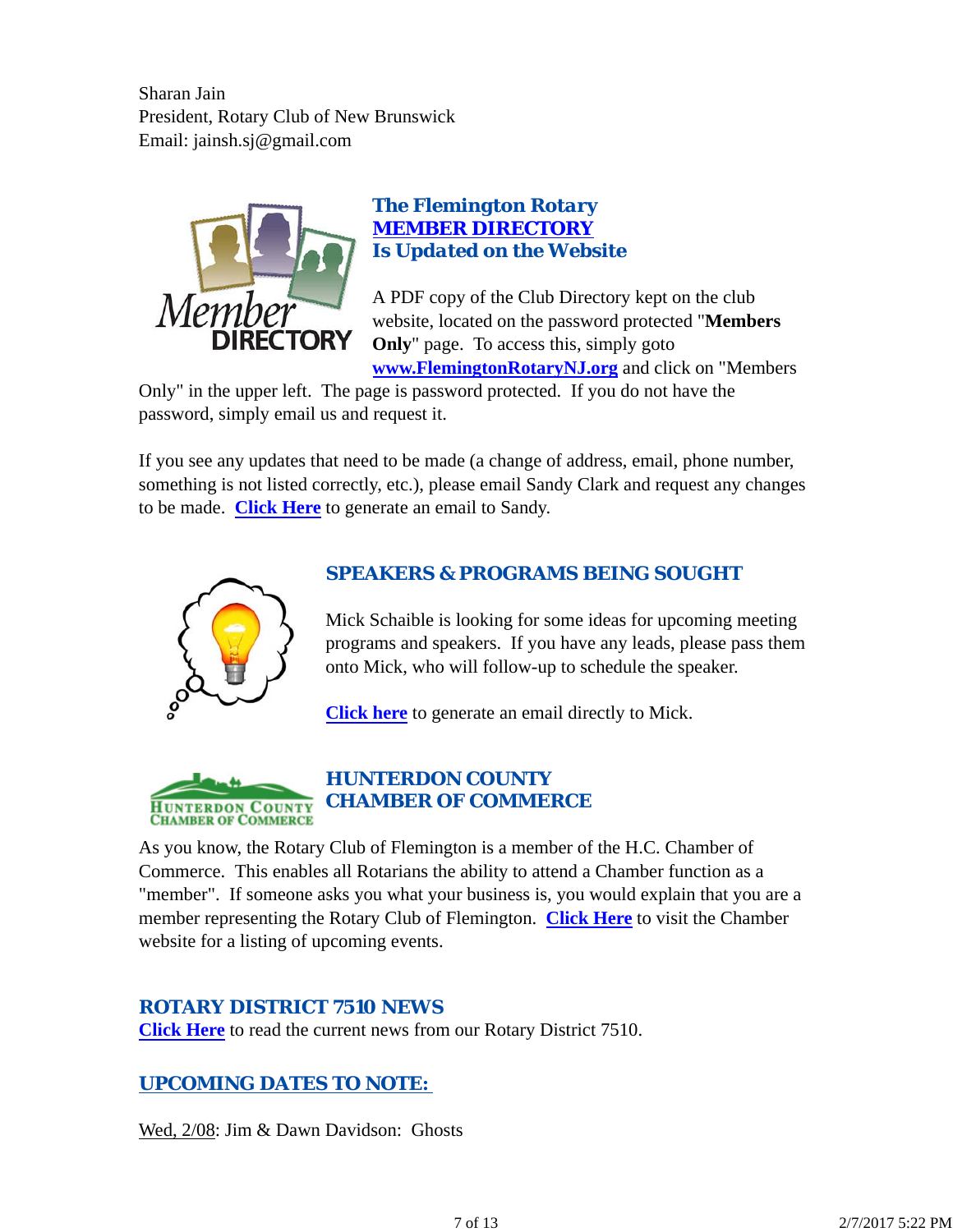Wed, 2/15: Anne Thornton: Chamber of Commerce Foundation Wed, 2/22: TBA.

Wed, 3/1: TBA. Wed, 3/8: TBA. Wed, 3/15: TBA. Wed, 3/22: TBA. Wed, 3/29: TBA.

Wed, 4/5: Student Fiddlers from the Hunterdon Central Regional High School Wed, 4/12: TBA. Wed, 4/19: TBA. Wed, 4/26: TBA.

**Next RCOF Board Meeting**: To Be Announced. (Held bi-monthly). Next Membership Meeting: Wed, 2/8/2017 at 1:30 PM (Usually the 2<sup>nd</sup> Wed).

#### **Upcoming RCOF Club Events, Fundraisers, Fellowship Events, Etc**.:

Mon, 2/27/17: 10th Annual Hunterdon County Rotary Soup Cook-Off TBA: Bark In The Park (Dog Walk) TBA: Pedals for Progress Bicycle Collection

### **Rotary District 7510 Events & Functions:**

3/2/17: President-Elect Training Seminar (PETS 1) 3/23 to 3/25/17: President-Elect Training Seminar (PETS 2) 5/5 to 5/7/17: District Conference at the Shawnee Inn 5/15/17: District Assembly 6/10 to 6/14/17: Rotary International Convention in Atlanta, Georgia 6/29/17: District Changing of the Guard

### *COMMITTEE LIST:*

**Click Here** to download the listing of all current Club Committee's and its members.

### *"MEMBERS ONLY" WEBSITE:*

## **Click Here for the Members Only section of the website to find:**

- 1) The "Membership Proposal Form" to propose a new member.
- 2) New Member Information.
- 3) An Online Copy of the Club Membership Directory.
- 4) A Link to All Photos Albums of the Club.

#### *ROTARY WEBSITE LINKS:*

Rotary International: **www.Rotary.org** Rotary District 7510: **www.RotaryNJ.org**

## *NEARBY ROTARY CLUB MEETINGS:*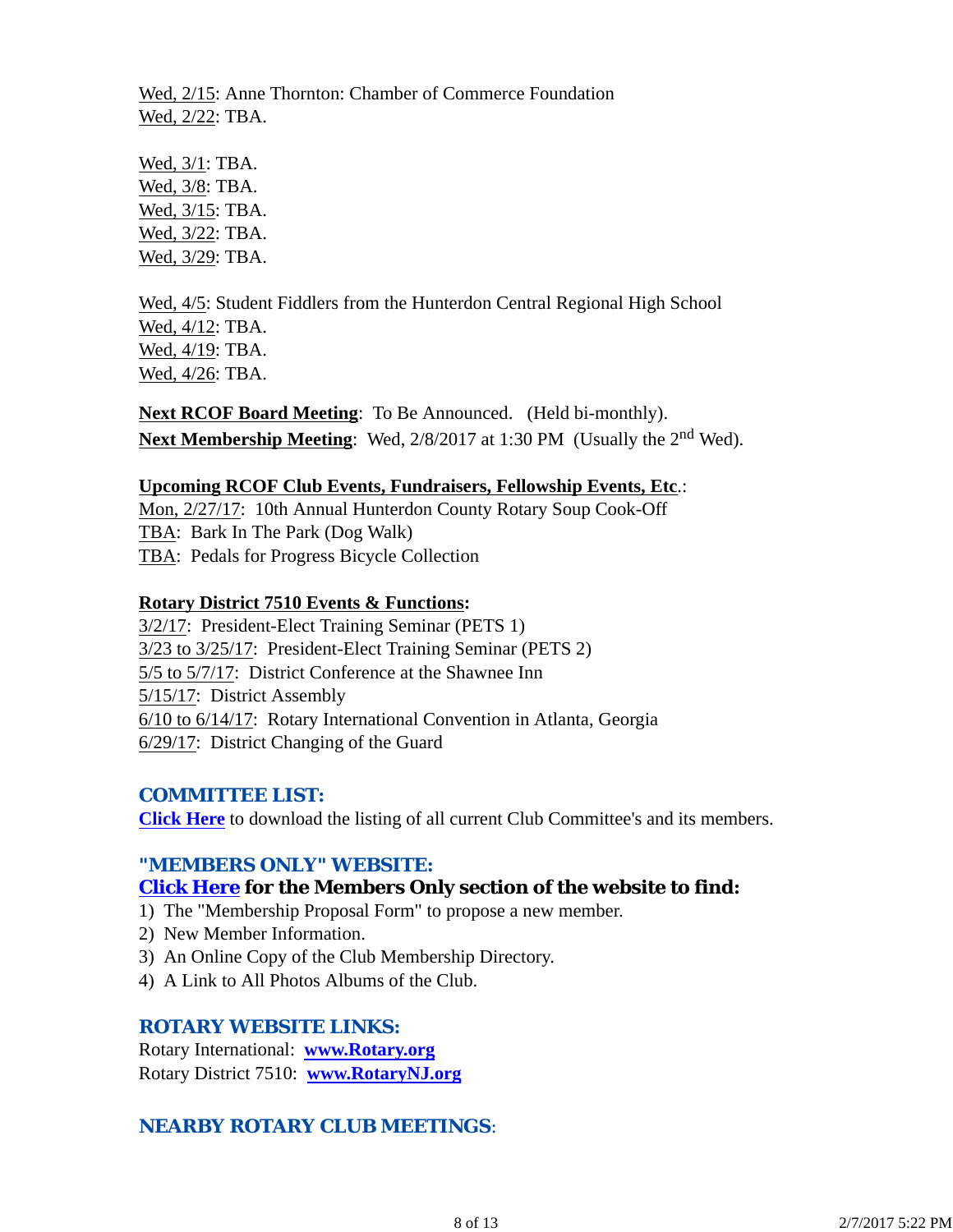As A Rotarian, you are Welcome to attend a Rotary Club meeting anywhere in the world. Click here for the Rotary Club Locator App. Or see below for some local meetings:

### Mondays

**Lambertville/New Hope** (6:30 pm) - Lambertville Station Restaurant; 11 Bridge Street, Lambertville NJ 08530

**Piscataway** (12:15 pm) - Radisson Hotel; 21 Kingsbridge Road, Piscataway, NJ 08854

### Tuesdays

**Whitehouse** (12:15 pm) - Max's 22; 456 Route 22 West, Whitehouse Station, NJ 08889 **Princeton** (12:15 pm) - The Nassau Club; 6 Mercer Street, Princeton, NJ 08540 **Bridgewater-Bound Brook** (12:15 pm) - Arbor Glenn; 100 Monroe St, Bridgewater 08807

### Wednesdays

**Branchburg Township** (7:30 am): Stoney Brook Grille; 1285 Route 28, North Branch, NJ 08876

**Flemington** (12:15pm): Copper Hill Country Club; 100 Copper Hill Road, Ringoes, NJ 08851

**Hillsborough Township** (6:15 pm): Pheasant's Landing; 311 Amwell Road (Rt. 514), Hillsborough, NJ 08844

#### Thursdays

**Clinton Sunrise** (7:30 am): Clinton Fire Department; New Street, Clinton, NJ 08809 **Somerville/Bridgewater** (12:15 pm): Bridgewater Manor; 1251 US Highway 202/206, Bridgewater, NJ 08807

**Trenton** (12:15 pm): Freddie's Tavern; 12 Railroad Avenue, West Trenton, NJ 08628

### Fridays

**North Hunterdon** (12:15 pm): Beaver Brook County Club; 25 County Club Drive, Annandale, NJ 08801

**Princeton Corridor** (12:15pm): Hyatt Regency; 102 Carnegie Center, Rt. 1 North, Princeton, NJ 08540

### eClub

**Rotary eClub of Hunterdon Horizon**: View website for meetings or online makeups.

RI President's Call for Action in **2016-2017**: **"Rotary Serving Humanity"**

## **Rotary Club of Flemington - Our 93rd Year**

Founded October 3, 1923 \* Charter #1529 \* District 7510

| Club President  | Daniel James "D.J." Wright |
|-----------------|----------------------------|
| President-Elect | Kim Metz                   |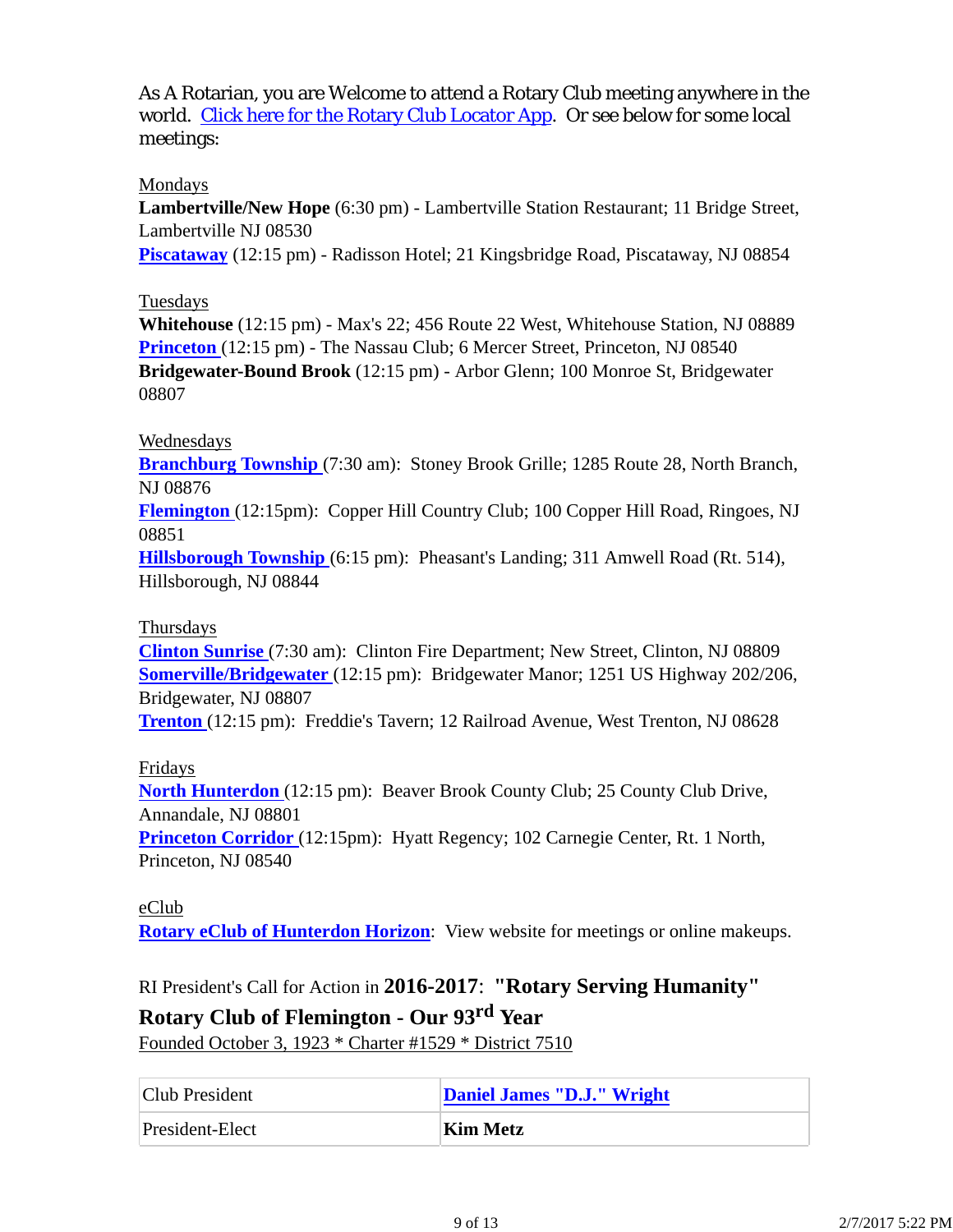| Secretary                                                | <b>Karen Widico</b>                               |  |  |
|----------------------------------------------------------|---------------------------------------------------|--|--|
| Treasurer, General                                       | <b>Bob Newland</b>                                |  |  |
| Treasurer, Lunch                                         | <b>Michael Goodwin</b>                            |  |  |
| <b>Board Member</b>                                      | Mick Schaible (immediate Past-President)          |  |  |
| <b>Board Member</b>                                      | <b>Sandy Clark</b>                                |  |  |
| <b>Board Member</b>                                      | <b>Joe Ziegler</b>                                |  |  |
| Sergeant-at-Arms                                         | <b>Ken Skowronek</b>                              |  |  |
| R.I. President                                           | <b>John F. Germ</b> (Chattanooga, Tennessee, USA) |  |  |
| District Governor (DG)                                   | <b>Charles Minton</b> (Union, NJ)                 |  |  |
| District Governor Elect (DGE)                            | <b>Bob Zeglarski</b> (Roselle-Rosselle Park)      |  |  |
| District Governor Nomimee (DGN)                          | <b>John Shockley</b> (Hillsborough)               |  |  |
| <b>Assistant District Governor (ADG)</b>                 | <b>Albert Varga</b> (Lambertville-New Hope)       |  |  |
| $C1 1 M$ $C1 1 M$<br>$\alpha$ $\alpha$ $\alpha$ $\alpha$ |                                                   |  |  |

Club Meetings: **Wednesday, 12:15 pm, Copper Hill Country Club** 100 Copper Hill Road, Ringoes 08551



**MISSION STATEMENT:** The mission of Rotary International is to assist and guide Rotarians and Rotary clubs to accomplish the Object of Rotary to ensure Rotary's continuing relevance and to help build a better world, emphasizing service activities by individuals and groups that enhance the quality of life and human dignity, encouraging high ethical standards, and creating greater understanding among all people to advance the search for peace in the world.

**THE OBJECT OF ROTARY:** The object of Rotary is to encourage and foster the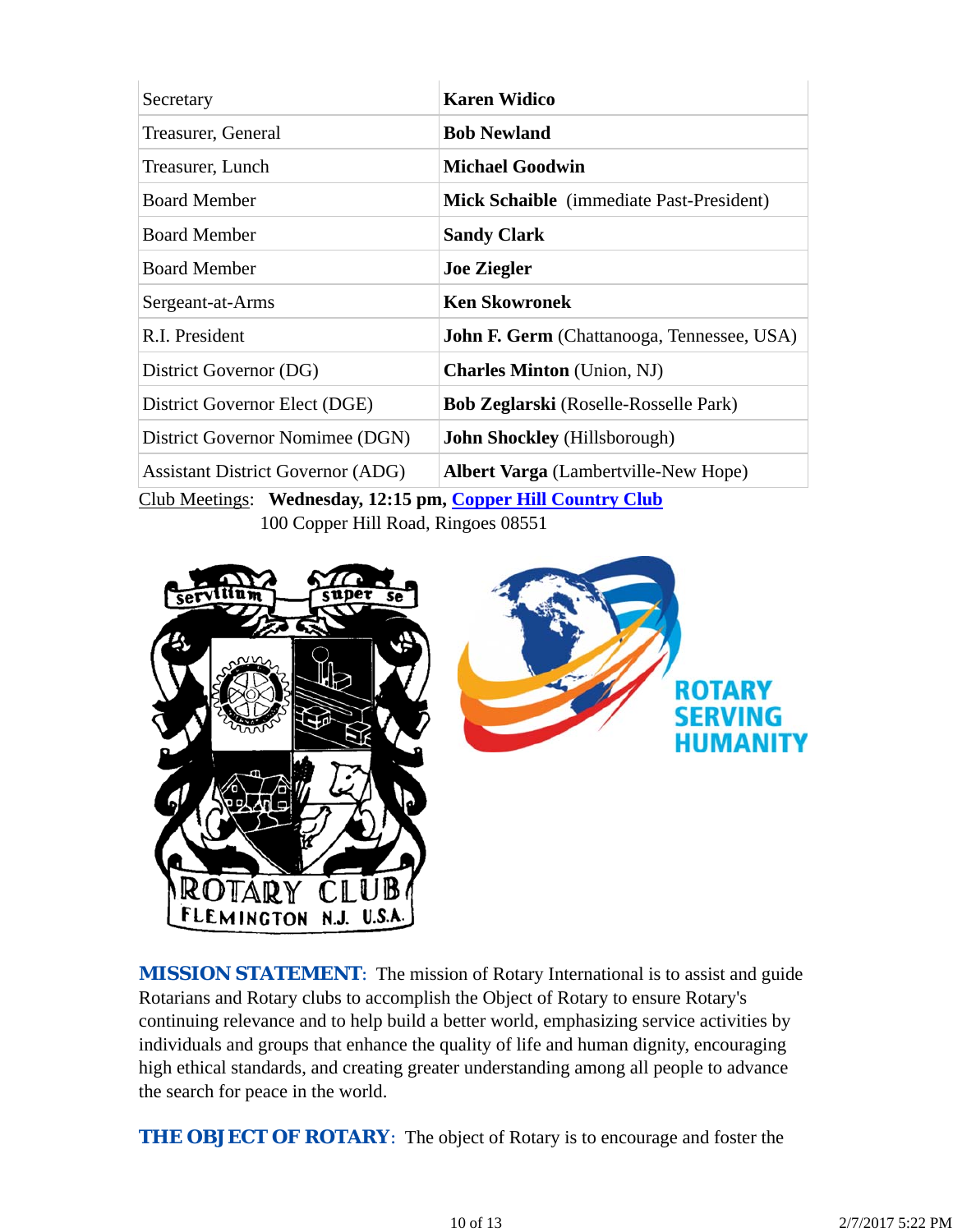ideal of service as a basis of worthy enterprise and, in particular, to encourage and foster:

**1st**: The development of acquaintance as an opportunity for service;

**2nd**: High ethical standards in business and professions, the recognition of the worthiness of all useful occupations, and the dignifying of each Rotarian's occupation as an opportunity to serve society;

**3rd**: The application of the ideal of service in each Rotarian's personal, business and community life;

**4th**: The advancement of international understanding, goodwill, and peace through a world fellowship of business and professional persons united in the ideal of service.

**THE 4-WAY TEST:** "Of the things we think, say or do:

**1st**: Is it the Truth?

2<sup>nd</sup>: Is it Fair to all concerned?

- **3rd**: Will it build goodwill and better friendships?
- **4th**: Will it be beneficial to all concerned?"

### *ROTARY's AVENUE'S OF SERVICE*:

**1)** Through **Club Service**, we have fun, build lasting friendships, and make sure that our club runs well.

**2)** Through **Vocational Service**, we volunteer our professional skills to serve others and promote integrity in everything we do.

**3)** Through **Community Service**, we address local needs and work with our community to bring lasting improvements.

**4)** Through **International Service**, we meet humanitarian needs around the globe and promote world understanding and peace.

**5)** Through **Youth Service**, we work with young people to help them become the next generation of leaders, visionaries, and peacemakers.

# **2016-2017 CLUB MEMBER ROSTER Rotary Club of Flemington, NJ**

Current Number of Members: 38

| Rotarian                     | <b>Member Since</b> | <b>Classification</b>           |
|------------------------------|---------------------|---------------------------------|
| Black, Bruce B.              | 2007                | <b>Health and Fitness</b>       |
| Bohler, Herbert C. (Herb)    | 1977                | <b>Specialty Advertising</b>    |
| <b>Boynton, Adam</b>         | 2016                | <b>Church / Social Services</b> |
| Chittenden, Robert L. (Bob)  | 2003                | M.E.F.P. Consulting Engineering |
| Clark, Arthur L. (Sandy)     | 1987                | Printing                        |
| Davidson, James G. (Jim)     | 2002                | <b>Rubber Products</b>          |
| del Campo, Ann               | 2016                | <b>Scientist &amp; Farmer</b>   |
| Ferrari, Frederick J. (Fred) | 1964                | Orthodontia                     |
| Fisher, Charles H. (Charlie) | 1961                | <b>Funeral Services</b>         |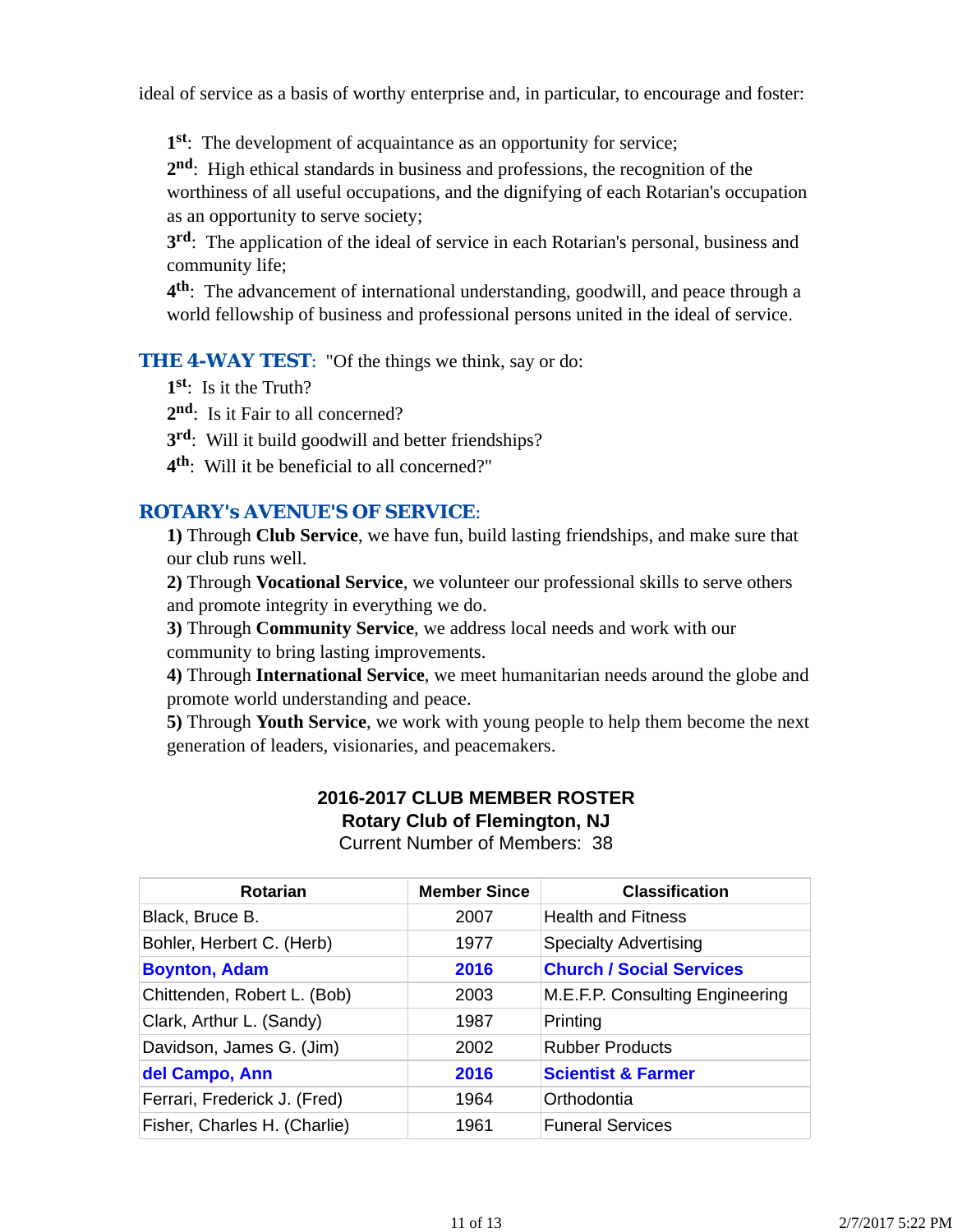| Fisher, Thomas H. (Tom)           | 2012 | Property & Casualty Insurance     |
|-----------------------------------|------|-----------------------------------|
| <b>Goodwin, Michael S.</b>        | 2016 | <b>Youth Development</b>          |
| Harrison, Jeffrey (Jeff)          | 1996 | Psychotherapy                     |
| Kamnitsis, Christopher P. (Chris) | 2001 | <b>Financial Planning</b>         |
| <b>Kritharis, Nikolaos (Nik)</b>  | 2016 | <b>Dentistry</b>                  |
| Liebross, Ira                     | 1997 | <b>Family Medicine</b>            |
| Loew, Darren                      | 2002 | <b>Orthodontics</b>               |
| Martin, Teresa (Terry)            | 1993 | Solid Waste/Recycling             |
| Mazujian, Harry                   | 2004 | Clergy                            |
| McWilliams, Nancy                 | 1992 | Psychotherapy                     |
| Metz, Kim                         | 2007 | <b>Technical Education</b>        |
| Muller, George D.                 | 1964 | <b>Cut Glass Manufacturing</b>    |
| Newland, Robert D. (Bob)          | 1998 | Insurance                         |
| Ownes, Terry M.                   | 1987 | <b>Floor Covering</b>             |
| Phelan, Christopher J. (Chris)    | 2009 | <b>Chamber Of Commerce</b>        |
| Randolph, R. Wayne                | 1982 | <b>Veterinary Medicine</b>        |
| Ruberto, Johanna S.               | 2016 | <b>High School Administration</b> |
| Schaible, R. Michael (Mick)       | 1998 | <b>Appraisal Services</b>         |
| Skowronek, Kenneth J. (Ken)       | 1994 | <b>Family Law</b>                 |
| Sollner, Richard F. (Dick)        | 1962 | Air Transportation                |
| Stothoff, Richard H. (Dick)       | 1966 | <b>Sanitary Engineering</b>       |
| Vera, Allan S.                    | 2016 | <b>Investment Advisor</b>         |
| Widico, Karen A.                  | 1997 | <b>Public Health Services</b>     |
| Williams, Gwen                    | 1991 | Purchasing/Manufacturing          |
| Wise, Robert (Bob)                | 1992 | <b>Hospital Administration</b>    |
| Woske, Harry                      | 1977 | Cardiology                        |
| Wright, Daniel J. (D.J.)          | 2003 | <b>Funeral Services</b>           |
| Ziegler, Joseph E. (Joe)          | 1988 | <b>Investment Advisor</b>         |
| Zullo, John J. (Johnnie)          | 1987 | <b>Chemical Engineering</b>       |

Yours in Rotary Service! Bob Chittenden

**Rotary Club of Fleminton, NJ** PO Box 751 - Flemington, NJ 08822 www.FlemingtonRotaryNJ.org

Providing "Service Above Self" Since 1923